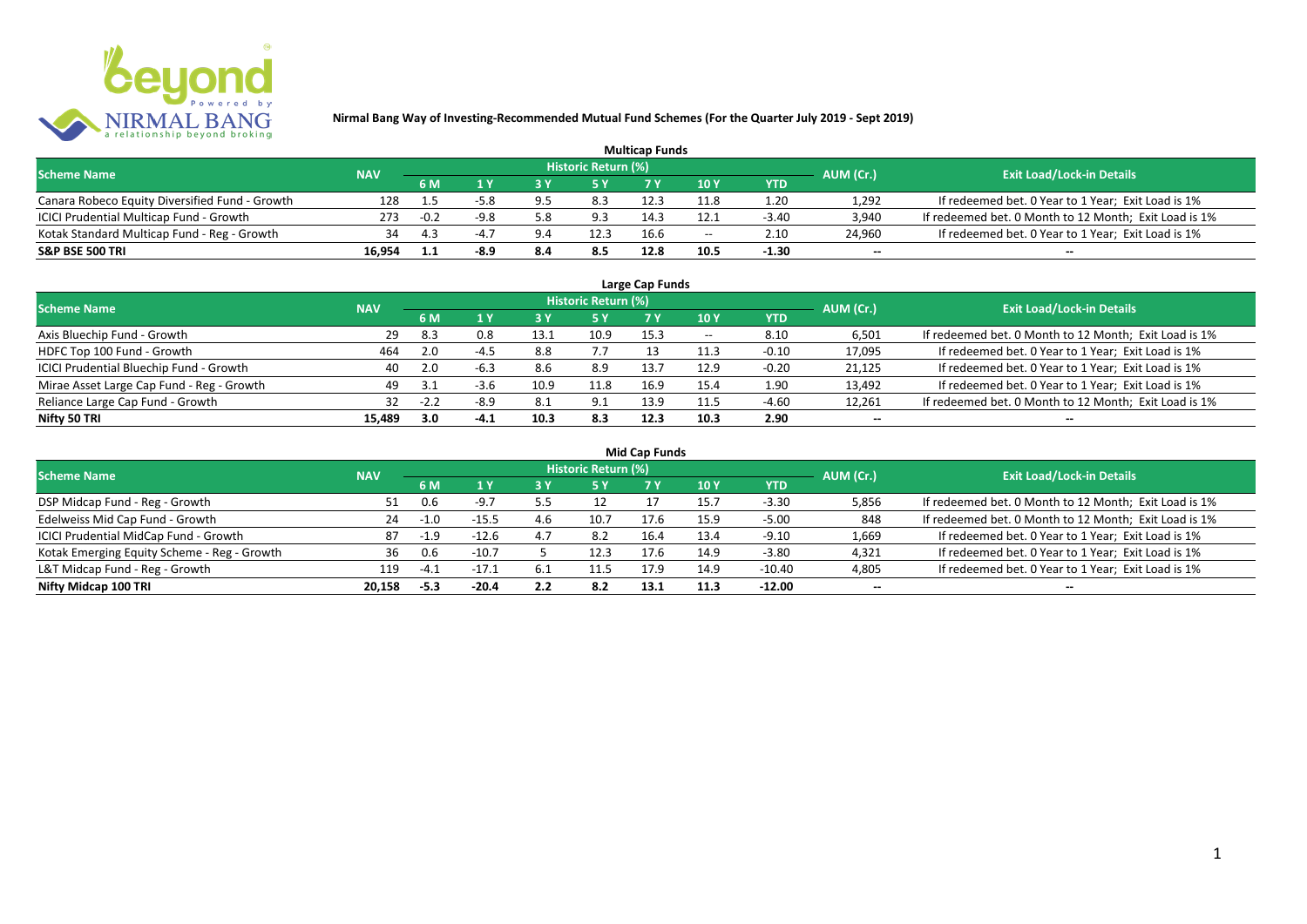

| Large & Midcap                                   |            |      |      |     |                     |      |      |         |                          |                                                    |  |  |
|--------------------------------------------------|------------|------|------|-----|---------------------|------|------|---------|--------------------------|----------------------------------------------------|--|--|
| <b>Scheme Name</b>                               | <b>NAV</b> |      |      |     | Historic Return (%) |      |      |         | AUM (Cr.)                | <b>Exit Load/Lock-in Details</b>                   |  |  |
|                                                  |            | 6 M  |      |     |                     | 7 M  | 10Y  | YTD     |                          |                                                    |  |  |
| Canara Robeco Emerging Equities - Growth         | 86         | -1.5 | -13. |     | 13.5                | 20.3 | 18.4 | $-3.20$ | 4,640                    | If redeemed bet. 0 Year to 1 Year; Exit Load is 1% |  |  |
| Invesco India Growth Opportunities Fund - Growth |            | 3.0  | -8.3 | 9.8 |                     |      |      | 0.40    | 1.560                    | If redeemed bet. 0 Year to 1 Year; Exit Load is 1% |  |  |
| NIFTY Large Midcap 250 TRI                       | 6.694      | -0.7 |      |     | 9.8                 | 14.  | 11.5 | $-4.30$ | $\overline{\phantom{a}}$ | $\overline{\phantom{a}}$                           |  |  |

| <b>Focused Funds</b>             |            |     |      |  |                     |      |       |            |                          |                                                       |  |
|----------------------------------|------------|-----|------|--|---------------------|------|-------|------------|--------------------------|-------------------------------------------------------|--|
| <b>Scheme Name</b>               | <b>NAV</b> |     |      |  | Historic Return (%) |      |       |            | AUM (Cr.)                | <b>Exit Load/Lock-in Details</b>                      |  |
|                                  |            | 6 M |      |  | <b>EV</b>           |      | 10 Y  | <b>YTD</b> |                          |                                                       |  |
| Axis Focused 25 Fund - Growth    | 28         | b.b |      |  | 12.7                | 15.2 | $- -$ | 2.50       | 7.785                    | If redeemed bet. 0 Month to 12 Month; Exit Load is 1% |  |
| SBI Focused Equity Fund - Growth | 135        | 4.9 | -5.1 |  | 11.8                |      |       | 2.40       | 4.984                    | If redeemed bet. 0 Year to 1 Year; Exit Load is 1%    |  |
| S&P BSE 500 TRI                  | 16.954     | 1.1 | -8.9 |  | 8.5                 | 12.8 | 10.5  | $-1.30$    | $\overline{\phantom{a}}$ | $- -$                                                 |  |

|                                                |            |                                 |         |                     |      | <b>Small Cap Funds</b> |                                       |          |                          |                                                    |
|------------------------------------------------|------------|---------------------------------|---------|---------------------|------|------------------------|---------------------------------------|----------|--------------------------|----------------------------------------------------|
| <b>Scheme Name</b>                             | <b>NAV</b> |                                 |         | Historic Return (%) |      |                        |                                       |          |                          | <b>Exit Load/Lock-in Details</b>                   |
|                                                |            | AUM (Cr.)<br>10 Y<br>6 M<br>YTD |         |                     |      |                        |                                       |          |                          |                                                    |
| Franklin India Smaller Companies Fund - Growth | 47         | -6.1                            | $-19.8$ |                     | 8.5  | 18.4                   | 15.8                                  | $-11.20$ | 6,729                    | If redeemed bet. 0 Year to 1 Year; Exit Load is 1% |
| HDFC Small Cap Fund - Growth                   | 37         | -8.0                            | $-17.9$ |                     | 10.9 | 15.3                   |                                       | $-12.40$ | 7,894                    | If redeemed bet. 0 Year to 1 Year; Exit Load is 1% |
| L&T Emerging Businesses Fund - Reg - Growth    |            | $-7.6$                          | $-21.2$ | 6.9                 |      | $-$                    | $\hspace{0.05cm}$ – $\hspace{0.05cm}$ | $-14.20$ | 5,611                    | If redeemed bet. 0 Year to 1 Year; Exit Load is 1% |
| Nifty Smallcap 100 TRI                         | 6.570      | -8.1                            | $-28.6$ |                     | 2.5  | 8.7                    |                                       | -16.10   | $\overline{\phantom{a}}$ | $-$                                                |

| ELSS Schemes (Tax Saving u/s 80-C)            |            |        |         |                            |           |            |                                       |            |                          |                                  |  |  |
|-----------------------------------------------|------------|--------|---------|----------------------------|-----------|------------|---------------------------------------|------------|--------------------------|----------------------------------|--|--|
| <b>Scheme Name</b>                            | <b>NAV</b> |        |         | <b>Historic Return (%)</b> |           |            |                                       |            | AUM (Cr.)                | <b>Exit Load/Lock-in Details</b> |  |  |
|                                               |            | 6 M    | 1 Y     | 3 Y                        | <b>5Y</b> | <b>7 Y</b> | 10 Y                                  | <b>YTD</b> |                          |                                  |  |  |
| Aditya Birla Sun Life Tax Relief 96 - Growth  | 29         | $-4.2$ | $-14.1$ | 6.8                        | 10.8      | 15.7       | 11.9                                  | $-7.40$    | 8,416                    | Nil                              |  |  |
| Axis Long Term Equity Fund - Growth           | 44         | 6.2    | $-4.4$  | 10.3                       |           | 18.7       | $- -$                                 | 2.90       | 18,953                   | Nil                              |  |  |
| IDFC Tax Advantage (ELSS) Fund - Reg - Growth | 51.        | -1.4   | $-13.6$ |                            | 9.3       | 14.7       | 13.1                                  | $-6.10$    | 1,902                    | Nil                              |  |  |
| Invesco India Tax Plan - Growth               | 49         | 2.4    | $-10$   |                            | 10.4      | 15.7       | 14.1                                  | $-0.90$    | 837                      | Nil                              |  |  |
| Mirae Asset Tax Saver Fund - Reg - Growth     | 17.        | 4.1    | $-3.4$  | 13.5                       | $- -$     | $- -$      | $\hspace{0.05cm}$ – $\hspace{0.05cm}$ | 2.30       | 2,208                    | Nil                              |  |  |
| S&P BSE 200 TRI                               | 5,503      | 1.8    | -7.3    | 9.1                        | 8.8       | 13         | 10.6                                  | $-0.10$    | $\overline{\phantom{a}}$ | $\overline{\phantom{a}}$         |  |  |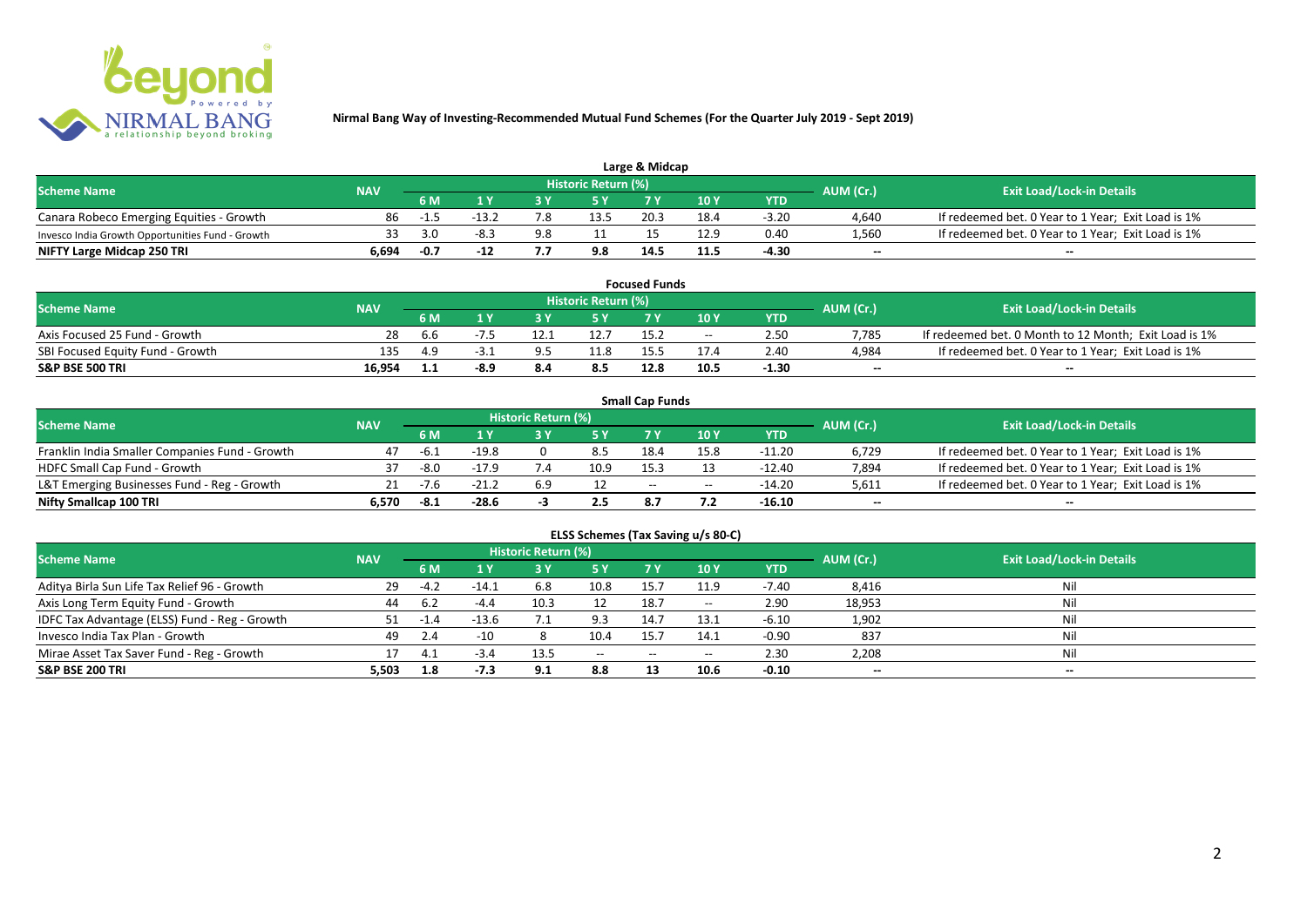

| <b>Contra/Value Fund</b>                  |            |     |         |                     |      |      |      |         |                          |                                                    |  |  |
|-------------------------------------------|------------|-----|---------|---------------------|------|------|------|---------|--------------------------|----------------------------------------------------|--|--|
| <b>Scheme Name</b>                        | <b>NAV</b> |     |         | Historic Return (%) |      |      |      |         | AUM (Cr.)                | <b>Exit Load/Lock-in Details</b>                   |  |  |
|                                           |            | 6 M |         |                     |      |      | 10 Y | YTD     |                          |                                                    |  |  |
| Kotak India EQ Contra Fund - Reg - Growth |            |     | -b.:    | 10.7                | 9.8  | 13.6 |      | 1.00    | 811                      | If redeemed bet. 0 Year to 1 Year; Exit Load is 1% |  |  |
| Invesco India Contra Fund - Growth        | 45         | 0.1 | - 11    |                     | 11.3 | 16.6 | 13.3 | $-3.80$ | 3.880                    | If redeemed bet. 0 Year to 1 Year; Exit Load is 1% |  |  |
| UTI Value Opportunities Fund - Growth     |            | 0.3 | $-10.3$ |                     | 5.4  | 10.4 | 10.8 | $-1.70$ | 4,211                    | If redeemed bet. 0 Year to 1 Year; Exit Load is 1% |  |  |
| <b>S&amp;P BSE 500 TRI</b>                | 16.954     |     | $-8.9$  | 8.4                 | 8.5  | 12.8 | 10.5 | $-1.30$ | $\overline{\phantom{a}}$ | $\qquad \qquad$                                    |  |  |

|                                                                           |            |        |         |                     |           | Sector/Thematic |       |            |                          |                                                    |
|---------------------------------------------------------------------------|------------|--------|---------|---------------------|-----------|-----------------|-------|------------|--------------------------|----------------------------------------------------|
| <b>Scheme Name</b>                                                        | <b>NAV</b> |        |         | Historic Return (%) |           |                 |       |            | AUM (Cr.)                | <b>Exit Load/Lock-in Details</b>                   |
|                                                                           |            | 6 M    | 1 Y     | 3 ١                 | <b>5Y</b> | <b>7Y</b>       | 10Y   | <b>YTD</b> |                          |                                                    |
| Canara Robeco Consumer Trends Fund - Reg - Growth                         | 38         | 2.2    | $-7.7$  | 9.6                 | 12.8      | 15.9            | $- -$ | $-0.40$    | 319                      | If redeemed bet. 0 Year to 1 Year; Exit Load is 1% |
| Mirae Asset Great Consumer Fund - Growth                                  | 33         | 0.1    | $-8.8$  | 10.9                | 11.6      | 15.7            | $- -$ | -4.80      | 766                      | If redeemed bet. 0 Year to 1 Year; Exit Load is 1% |
| ICICI Prudential Technology Fund - Growth                                 | 60         | $-1.3$ | $-0.6$  | 15.1                | 10.2      | 17.9            | 17.6  | 5.20       | 441                      | If redeemed bet. 0 Day to 15 Day; Exit Load is 1%  |
| Reliance Pharma Fund - Growth                                             | 138        | $-7.0$ | $-12.4$ |                     | 4.6       | 11.7            | 15.7  | $-7.50$    | 2,344                    | If redeemed bet. 0 Year to 1 Year; Exit Load is 1% |
| ICICI Prudential Banking and Financial Services Fund -<br>Retail - Growth | 61         | 5.4    | $-4.4$  | 11.3                | 14.6      | 19              | 17.1  | 0.20       | 3.185                    | If redeemed bet. 0 Day to 15 Day; Exit Load is 1%  |
| Reliance Banking Fund - Growth                                            | 258        | 2.8    | $-10.9$ | 9.7                 | 11.4      | 15.6            | 15.2  | $-2.60$    | 2,924                    | If redeemed bet. 0 Year to 1 Year; Exit Load is 1% |
| <b>S&amp;P BSE 500 TRI</b>                                                | 16.954     | 1.1    | -8.9    | 8.4                 | 8.5       | 12.8            | 10.5  | $-1.30$    | $\overline{\phantom{a}}$ | $- -$                                              |

|                                                  |            |     |        |                     |                          |      | <b>Dynamic Asset Allocation Funds</b> |            |                          |                                                         |
|--------------------------------------------------|------------|-----|--------|---------------------|--------------------------|------|---------------------------------------|------------|--------------------------|---------------------------------------------------------|
| <b>Scheme Name</b>                               | <b>NAV</b> |     |        | Historic Return (%) |                          |      |                                       |            | AUM (Cr.)                | <b>Exit Load/Lock-in Details</b>                        |
|                                                  |            | 6 M | 1 Y    | 3 Y                 | <b>5Y</b>                |      | 10 Y                                  | <b>YTD</b> |                          |                                                         |
| ICICI Prudential Balanced Advantage Fund - Reg - |            |     |        |                     | 8.8                      |      |                                       | 2.60       |                          |                                                         |
| Growth                                           | 35         | 3.6 |        | 7.4                 |                          | 12.7 | 12.1                                  |            | 27,798                   | If redeemed bet. 0 Year to 1 Year; Exit Load is 1%      |
| Invesco India Dynamic Equity Fund - Growth       | 29         | 4.0 | $-2.9$ | $\sqrt{.4}$         | 8.4                      | 12.7 |                                       | 3.70       | 924                      | If redeemed bet. 0 Month to 3 Month; Exit Load is 0.25% |
| Reliance Balanced Advantage Fund - Growth        | 89         | 2.9 | 0.8    | 8.7                 | 8.4                      | 12.9 | 11.3                                  | 2.60       | 2,195                    | If redeemed bet. 0 Month to 12 Month; Exit Load is 1%   |
| SBI Dynamic Asset Allocation Fund - Reg - Growth | 13         | 0.7 | $-1.6$ | 7.1                 | $\overline{\phantom{a}}$ |      | $\hspace{0.05cm}$ – $\hspace{0.05cm}$ | 0.80       | 684                      | If redeemed bet. 0 Month to 12 Month; Exit Load is 1%   |
| NIFTY 50 Hybrid Composite Debt 65:35 Index       | 9,852      | 5.0 | 2.7    | 9.6                 | 8.8                      | 11.2 | 9.8                                   | 5.10       | $\overline{\phantom{a}}$ | $\!-$                                                   |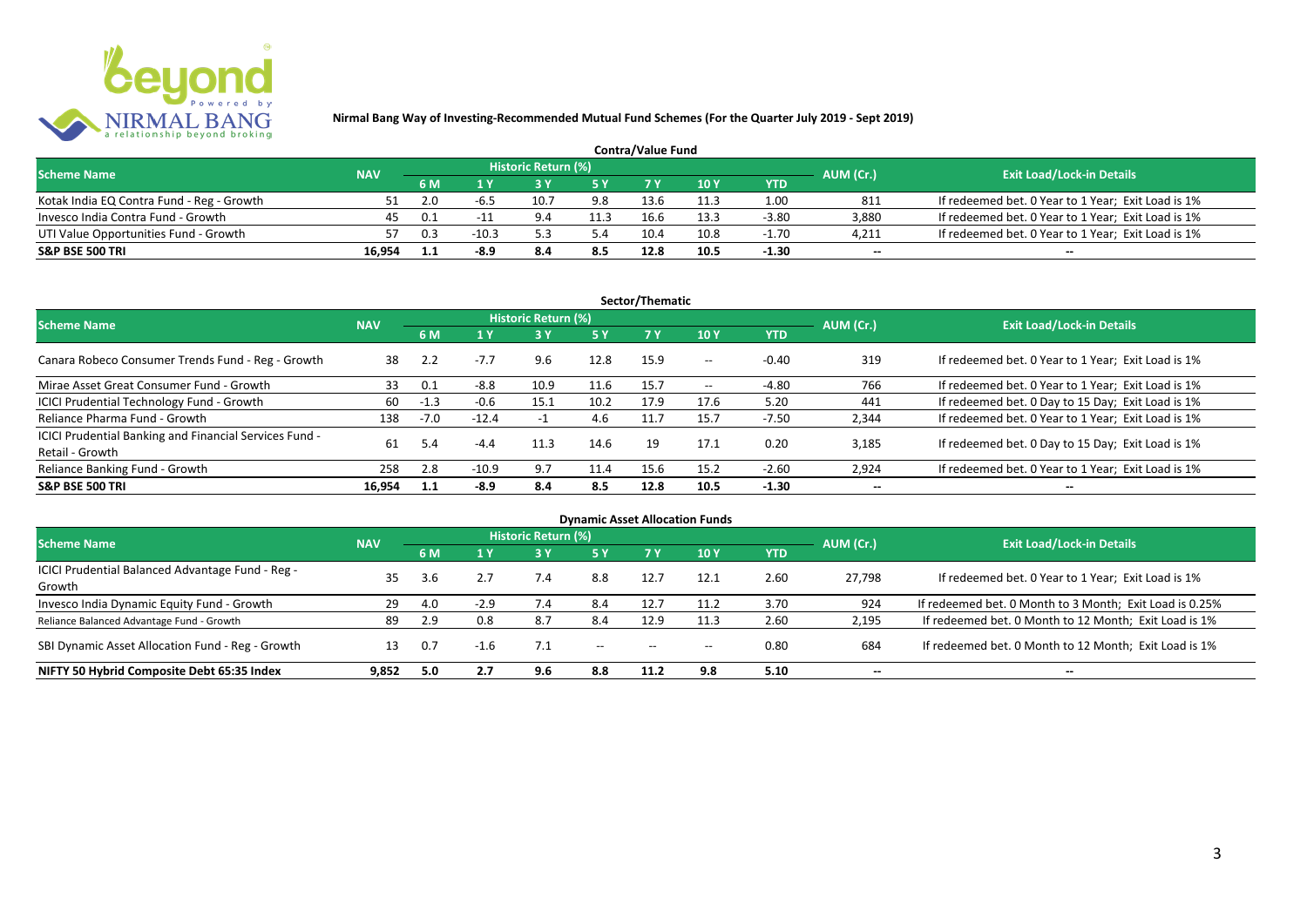

|                                                 |            |     |        |                            |           | <b>Hybrid Aggressive</b> |                          |            |                          |                                                       |
|-------------------------------------------------|------------|-----|--------|----------------------------|-----------|--------------------------|--------------------------|------------|--------------------------|-------------------------------------------------------|
| <b>Scheme Name</b>                              | <b>NAV</b> |     |        | <b>Historic Return (%)</b> |           |                          |                          |            | AUM (Cr.)                | <b>Exit Load/Lock-in Details</b>                      |
|                                                 |            | 6 M | 1 Y    |                            | <b>5Y</b> | 7 Y                      | 10Y                      | <b>YTD</b> |                          |                                                       |
| HDFC Hybrid Equity Fund - Growth                | 52         |     | $-2.3$ |                            | 5.2       | 10.6                     | 9.5                      | 0.90       | 21,151                   | If redeemed bet. 0 Year to 1 Year; Exit Load is 1%    |
| ICICI Prudential Equity & Debt Fund - Growth    | 128        |     | $-3.1$ |                            | 9.6       | 14.5                     | 13.6                     | $-0.20$    | 24,313                   | If redeemed bet. 0 Year to 1 Year; Exit Load is 1%    |
| Mirae Asset Hybrid - Equity Fund - Reg - Growth | 15         | 4.0 | $-0.1$ | - Q 7                      | $--$      | $- -$                    | $\overline{\phantom{a}}$ | 3.10       | 2,297                    | If redeemed bet. 0 Year to 1 Year; Exit Load is 1%    |
| SBI Equity Hybrid Fund - Growth                 | 134        | 6.3 |        | 8.8                        | 10.6      | 15.2                     |                          | 4.30       | 29,408                   | If redeemed bet. 0 Month to 12 Month; Exit Load is 1% |
| Canara Robeco Equity Hybrid Fund - Growth       | 154        | 2.9 |        | '.9                        | 9.9       | 13.2                     | 12.3                     | 2.50       | 2,298                    | If redeemed bet. 0 Year to 1 Year; Exit Load is 1%    |
| NIFTY 50 Hybrid Composite Debt 65:35 Index      | 9.852      | 5.0 | 2.7    | 9.6                        | 8.8       | 11.2                     | 9.8                      | 5.10       | $\overline{\phantom{a}}$ | $\overline{\phantom{a}}$                              |

| <b>Arbitrage Fund</b>                      |            |     |     |                     |     |     |     |            |           |                                                         |  |  |  |
|--------------------------------------------|------------|-----|-----|---------------------|-----|-----|-----|------------|-----------|---------------------------------------------------------|--|--|--|
| <b>Scheme Name</b>                         | <b>NAV</b> |     |     | Historic Return (%) |     |     |     |            | AUM (Cr.) | <b>Exit Load/Lock-in Details</b>                        |  |  |  |
|                                            |            | 1 M |     | 6 M                 |     |     |     | <b>YTD</b> |           |                                                         |  |  |  |
| IDFC Arbitrage Fund - Reg - Growth         | 24         |     |     |                     | 6.9 |     | 6.2 | 7.00       | 7.382     | If redeemed bet. 0 Month to 1 Month; Exit Load is 0.25% |  |  |  |
| Kotak Equity Arbitrage Fund - Reg - Growth |            | 7.0 | b.5 | 6.8                 | 6.8 | 6.4 | 6.3 | 6.70       | 14.527    | If redeemed bet. 0 Day to 30 Day; Exit Load is 0.25%    |  |  |  |
| Reliance Arbitrage Fund - Growth           | 20         | 6.9 |     | 6.9                 | 6.9 |     | 6.4 | 6.80       | 8.904     | If redeemed bet. 0 Month to 1 Month; Exit Load is 0.25% |  |  |  |

|                                          |                          |                          |                          |                     |                                       | <b>Equity Saver</b> |                                       |                          |                          |                                                       |
|------------------------------------------|--------------------------|--------------------------|--------------------------|---------------------|---------------------------------------|---------------------|---------------------------------------|--------------------------|--------------------------|-------------------------------------------------------|
| <b>Scheme Name</b>                       | <b>NAV</b>               |                          |                          | Historic Return (%) |                                       |                     |                                       |                          | AUM (Cr.)                | <b>Exit Load/Lock-in Details</b>                      |
|                                          |                          | <b>6 M</b>               | 1 V                      |                     | 5 Y                                   |                     | 10 Y                                  | <b>YTD</b>               |                          |                                                       |
| Axis Equity Saver Fund - Reg - Growth    |                          | 3.9                      |                          |                     | $\hspace{0.05cm}$ – $\hspace{0.05cm}$ | $- -$               | $- -$                                 | 4.00                     | 753                      | If redeemed bet. 0 Month to 12 Month; Exit Load is 1% |
| <b>HDFC Equity Savings Fund - Growth</b> | 36                       |                          | 0.8                      |                     |                                       |                     |                                       | 1.90                     | 5,138                    | If redeemed bet. 0 Year to 1 Year; Exit Load is 1%    |
| Kotak Equity Savings Fund - Reg - Growth | 14                       | 2.5                      |                          |                     | $- -$                                 | $- -$               | $\hspace{0.05cm}$ – $\hspace{0.05cm}$ | 2.70                     | 2,003                    | If redeemed bet. 0 Year to 1 Year; Exit Load is 1%    |
| CRISIL Hybrid 50+50 - Moderate Index*    | $\overline{\phantom{a}}$ | $\overline{\phantom{a}}$ | $\overline{\phantom{a}}$ | $-$                 | $\overline{\phantom{a}}$              | $- -$               | $- -$                                 | $\overline{\phantom{a}}$ | $\overline{\phantom{a}}$ | $\qquad \qquad$                                       |

| <b>Liquid Funds</b>                       |            |     |     |                     |      |       |            |                 |           |                                  |  |  |  |
|-------------------------------------------|------------|-----|-----|---------------------|------|-------|------------|-----------------|-----------|----------------------------------|--|--|--|
| <b>Scheme Name</b>                        | <b>NAV</b> |     |     | Historic Return (%) |      |       | <b>YTM</b> | Avg             | AUM (Cr.) | <b>Exit Load/Lock-in Details</b> |  |  |  |
|                                           |            | 1 W | 2 W | 1 M                 | 3 M  | 1Y    |            | <b>Maturity</b> |           |                                  |  |  |  |
| Axis Liquid Fund - Growth                 | 2,123      | 5.8 |     |                     | 6.6  |       | 6.01       | 0.09            | 30,115    | Nil                              |  |  |  |
| IDFC Cash Fund - Reg - Growth             | 2,318      | 5.6 |     |                     | 6.3  |       | 5.89       | 0.07            | 11,025    | Nil                              |  |  |  |
| Kotak Liquid Scheme - Reg - Growth        | 3,875      | 5.7 |     |                     | -6.4 |       | 5.96       | 0.08            | 29,444    | Nil                              |  |  |  |
| Mirae Asset Cash Management Fund - Growth | 2,004      | 5.7 |     |                     | 6.5  |       | 5.95       | 0.08            | 3,463     | Nil                              |  |  |  |
| <b>CRISIL Liquid Fund Index</b>           | $\sim$     | 6.2 | 5.9 | 6.3                 | 6.8  | $- -$ | $- -$      | $- -$           | --        | $- -$                            |  |  |  |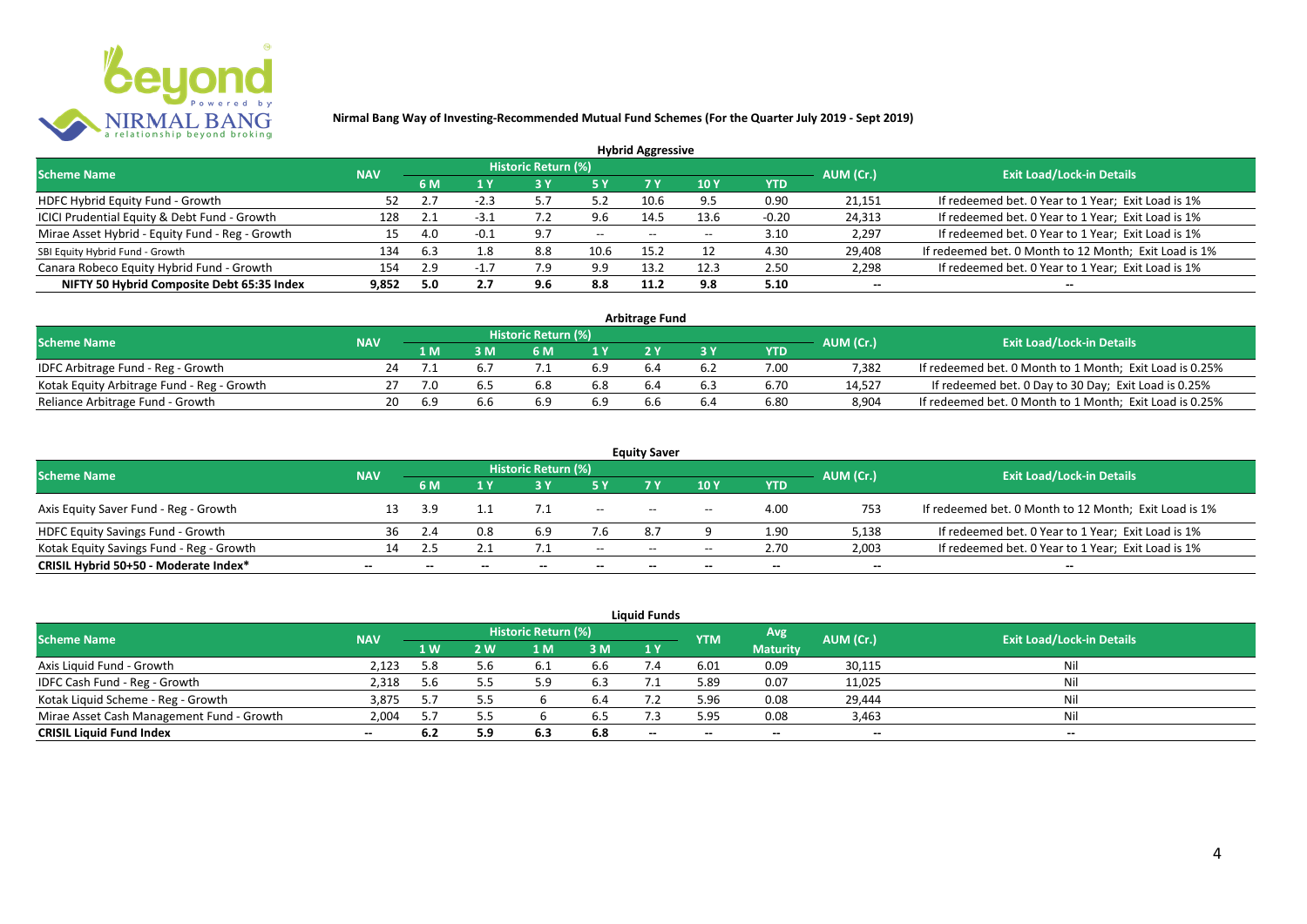

| <b>Ultra Short Fund</b>                       |            |       |     |                            |                          |       |                 |                          |                          |                                  |  |  |  |
|-----------------------------------------------|------------|-------|-----|----------------------------|--------------------------|-------|-----------------|--------------------------|--------------------------|----------------------------------|--|--|--|
| <b>Scheme Name</b>                            | <b>NAV</b> |       |     | <b>Historic Return (%)</b> |                          |       | <b>YTM</b>      | Avg                      | AUM (Cr.)                | <b>Exit Load/Lock-in Details</b> |  |  |  |
|                                               |            | 71 M. | 3 M | 6 M                        |                          | 3 Y   |                 | <b>Maturity</b>          |                          |                                  |  |  |  |
| HDFC Ultra Short Term Fund - Reg - Growth     |            | 8.9   | 8.3 | 8.6                        | $\overline{\phantom{a}}$ | $- -$ | 6.82            | 0.52                     | 7,440                    | Nil                              |  |  |  |
| IDFC Ultra Short Term Fund - Reg - Growth     |            | 8.8   | 8.4 | 8.6                        | 8.6                      | $- -$ | 6.61            | 0.47                     | 3,258                    | Nil                              |  |  |  |
| SBI Magnum Ultra Short Duration Fund - Growth | 4,282      | 8.8   | 8.4 | 8.4                        | 8.5                      |       | 6.94            | 0.46                     | 8,447                    | Nil                              |  |  |  |
| <b>NIFTY Ultra Short Duration Debt Index</b>  | 3,909      | 8.2   | 8.2 | 8.3                        | 8.5                      | 7.6   | $\qquad \qquad$ | $\overline{\phantom{a}}$ | $\overline{\phantom{a}}$ | $\overline{\phantom{a}}$         |  |  |  |

| <b>Money Market Fund</b>                                   |            |     |     |                            |                          |           |            |                 |                          |                                  |  |  |
|------------------------------------------------------------|------------|-----|-----|----------------------------|--------------------------|-----------|------------|-----------------|--------------------------|----------------------------------|--|--|
| <b>Scheme Name</b>                                         | <b>NAV</b> |     |     | <b>Historic Return (%)</b> |                          |           | <b>YTM</b> | Avg             | AUM (Cr.)                | <b>Exit Load/Lock-in Details</b> |  |  |
|                                                            |            | 1 M | 3M  | 6 M                        | 1Y                       | <b>3Y</b> |            | <b>Maturity</b> |                          |                                  |  |  |
| Aditya Birla Sun Life Money Manager Fund - Reg -<br>Growth | 259        | 9.3 | a   | 8.9                        | 8.8                      | 7.6       | 6.55       | 0.52            | 11,755                   | Nil                              |  |  |
| ICICI Prudential Money Market Fund - Reg - Growth          | 267        | 8.5 | 8.5 | 8.5                        | 8.4                      | 7.4       | 6.39       | 0.39            | 9,064                    | Nil                              |  |  |
| Reliance Money Market Fund - Growth                        | 2,920      | 8.6 | 8.7 | 8.7                        | 8.7                      |           | 6.54       | 0.42            | 3,320                    | Nil                              |  |  |
| UTI Money Market Fund - Reg - Growth                       | 2,171      | 8.8 | 8.6 | 8.7                        | 8.6                      | 7.5       | 6.61       | 0.50            | 6,472                    | Nil                              |  |  |
| <b>CRISIL Liquid Fund Index</b>                            | $- -$      | 6.3 | 6.8 | $\overline{\phantom{a}}$   | $\overline{\phantom{a}}$ | $- -$     | $\!-$      | $\sim$          | $\overline{\phantom{a}}$ | $\overline{\phantom{a}}$         |  |  |

| Short Term Fund                                 |            |       |      |                     |      |     |            |                 |           |                                  |  |  |  |
|-------------------------------------------------|------------|-------|------|---------------------|------|-----|------------|-----------------|-----------|----------------------------------|--|--|--|
| <b>Scheme Name</b>                              | <b>NAV</b> |       |      | Historic Return (%) |      |     | <b>YTM</b> | Avg             | AUM (Cr.) | <b>Exit Load/Lock-in Details</b> |  |  |  |
|                                                 |            | 1 M   |      | 6 M                 | 1 V  |     |            | <b>Maturity</b> |           |                                  |  |  |  |
| HDFC Short Term Debt Fund - Growth              |            | 14.5  |      | 11.1                | οT   | ה − |            | 2.59            | 8,173     | Nil                              |  |  |  |
| IDFC Bond Fund - Short Term Plan - Reg - Growth | 40         | 16. L |      | 11.4                | 10.2 |     | .25        | 2.15            | 8,258     | Nil                              |  |  |  |
| Kotak Bond Short Term Plan - Reg - Growth       | 36         | 13.2  | 11.6 |                     | a a  |     | 7.69       | 2.75            | 9,355     | Nil                              |  |  |  |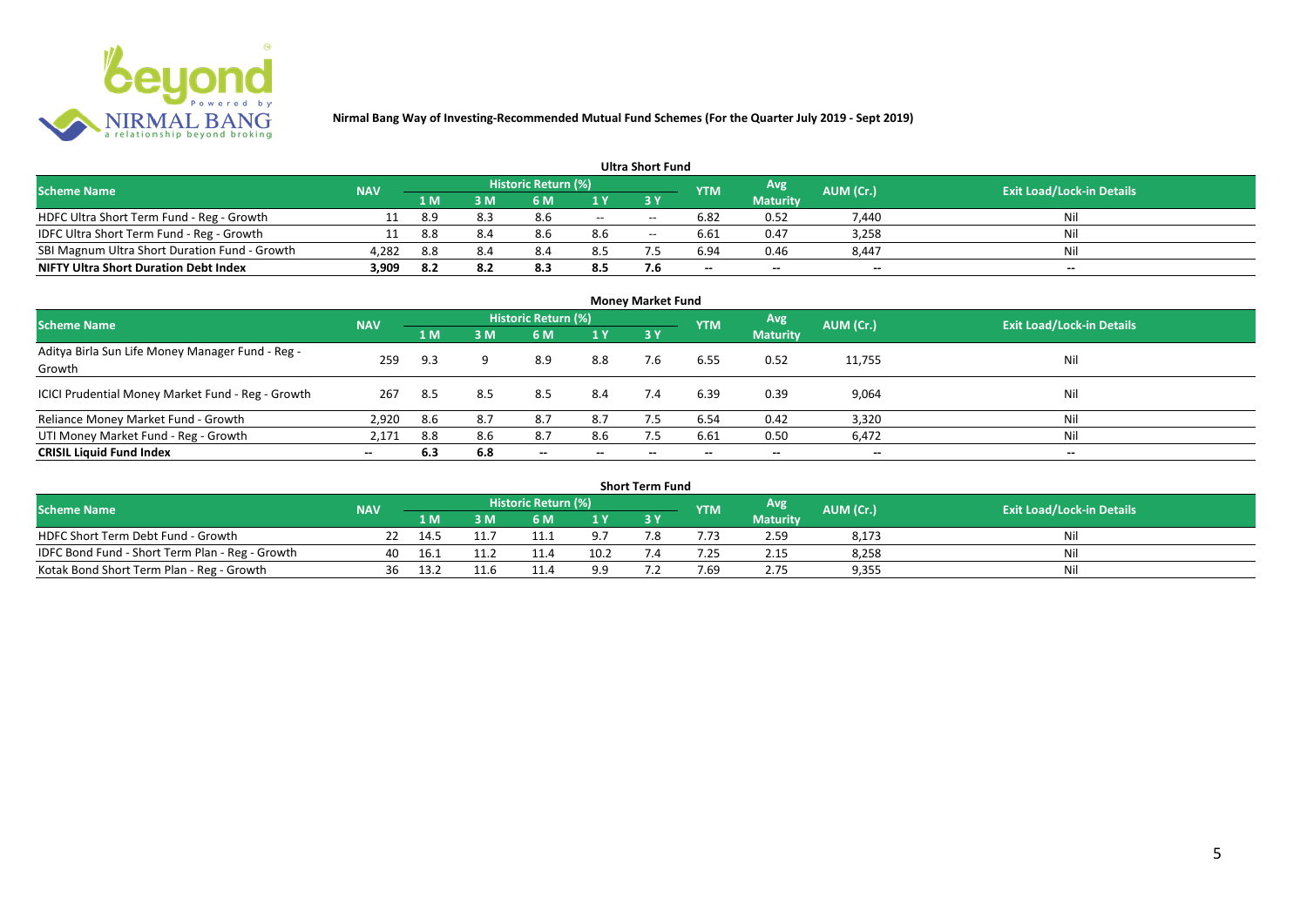

| <b>Low Duration Fund</b>                  |            |      |          |                     |     |  |            |                 |           |                                  |  |  |  |
|-------------------------------------------|------------|------|----------|---------------------|-----|--|------------|-----------------|-----------|----------------------------------|--|--|--|
| <b>Scheme Name</b>                        | <b>NAV</b> |      |          | Historic Return (%) |     |  | <b>YTM</b> | Avg             | AUM (Cr.) | <b>Exit Load/Lock-in Details</b> |  |  |  |
|                                           |            | 1 M  |          | 6 M                 |     |  |            | <b>Maturity</b> |           |                                  |  |  |  |
| <b>HDFC Low Duration Fund - Growth</b>    |            |      | 8.8      | 8.8                 | 8.1 |  |            | 0.96            | 15,491    | Nli                              |  |  |  |
| Canara Robeco Savings Fund - Reg - Growth | 30         | 10.0 |          |                     | 8.4 |  | 6.8        | 0.80            | 1,049     | Ni                               |  |  |  |
| IDFC Low Duration Fund - Reg - Growth     |            | 10.7 | $\Omega$ |                     | 8.8 |  | 6.8        | 0.88            | 4.167     |                                  |  |  |  |

#### **1 M 3 M 6 M 1 Y 3 Y** Notak Banking and PSU Debt Fund - Reg - Growth 16 15.4 11.8 12 10.2 7.6 8.00 2.71 3,285 Nil<br>
Kotak Banking and PSU Debt Fund - Reg - Growth 16 13.7 13.8 13.3 11.3 8.1 7.3 3.76 2,198 Nil Notak Banking and PSU Debt Fund - Reg - Growth <br>
199 13.8 13.3 11.3 8.1 1.3 3.76 2,198 13.4 17 19.9 13.4 14.2 12.3 7.9 7.29 3.15 7,544 11.3 11.3 11.3 11.3 11.3 IDFC Banking & PSU Debt Fund - Reg - Growth 17 19.9 13.4 14.2 12.3 7.9 7.29 3.15 7,544 **Banking & PSU Bond Funds Scheme Name NAV REGISTER AUM (Cr.) AUM (Cr.)** Exit Load/Lock-in Details **Historic Return (%) Maturity**

| <b>Corporate Bond Funds</b>                         |            |      |      |                     |      |      |            |                 |           |                                  |  |  |  |
|-----------------------------------------------------|------------|------|------|---------------------|------|------|------------|-----------------|-----------|----------------------------------|--|--|--|
| <b>Scheme Name</b>                                  | <b>NAV</b> |      |      | Historic Return (%) |      |      | <b>YTM</b> | Avg             | AUM (Cr.) | <b>Exit Load/Lock-in Details</b> |  |  |  |
|                                                     |            | 1 M  | 3 M  | 6 M                 | 1 Y  | 73 Y |            | <b>Maturity</b> |           |                                  |  |  |  |
| ICICI Prudential Corporate Bond Fund - Reg - Growth | 20         | 12.4 |      | 11.5                | 9.6  | 7.6  | 7.37       | 2.51            | 7,771     | Nil                              |  |  |  |
| HDFC Corporate Bond Fund - Growth                   |            | 15.9 | 13.8 | 13.6                | 11.2 | 8.1  | 7.48       | 4.12            | 12,416    | Nil                              |  |  |  |
| Kotak Corporate Bond Fund - Std - Growth            | 2,574      | 13.8 | 10.6 | 10.9                | 9.7  | 8.1  | 7.46       | 1.58            | 2,334     | Nil                              |  |  |  |